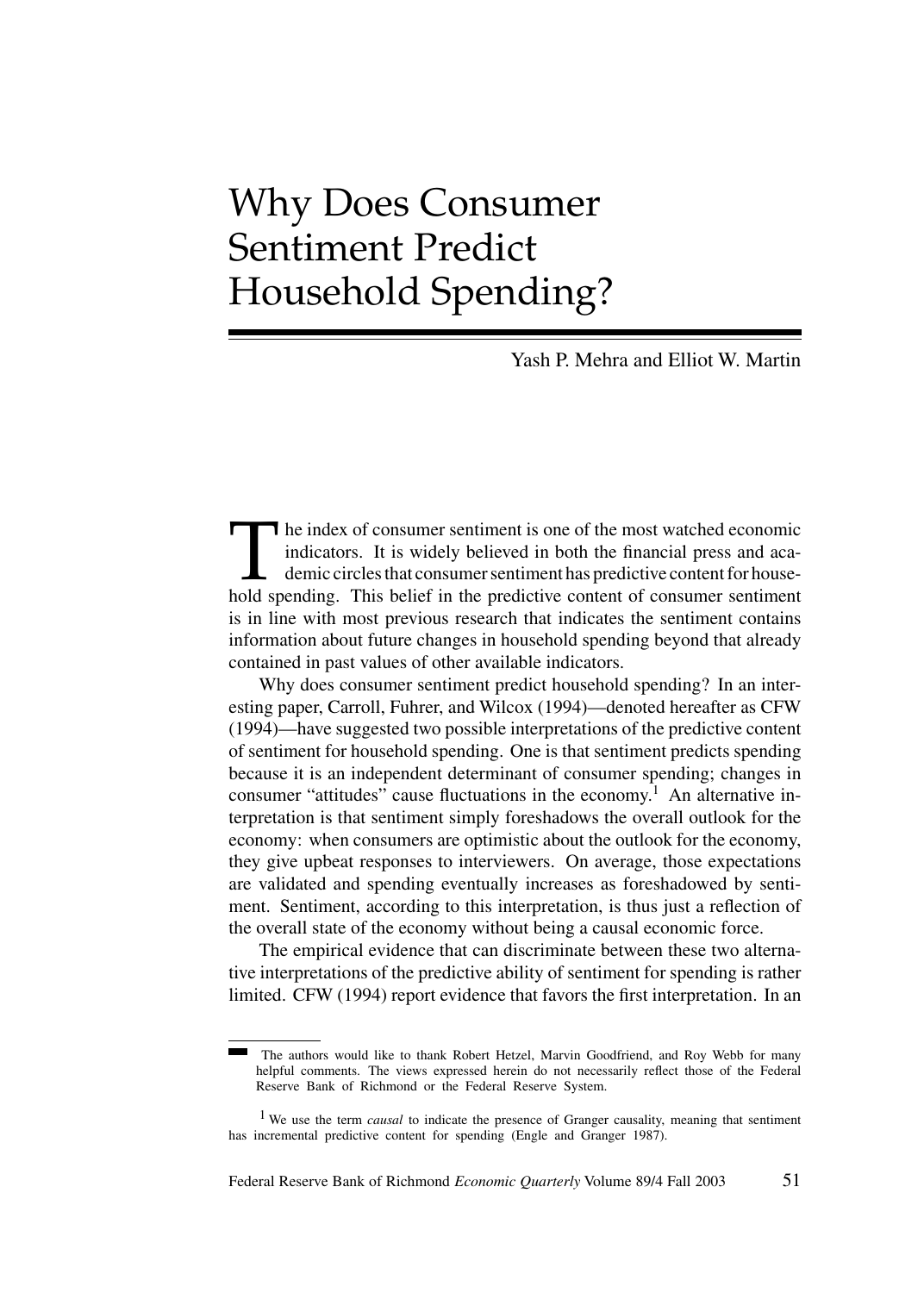economy where all consumers are forward-looking and behave according to the standard permanent income model as outlined in Hall (1978), consumption follows a random walk, and hence changes in spending are unforecastable from any past information known to consumers, including the lagged sentiment measures. However, following the suggestion in Campbell and Mankiw (1989, 1990) that some households follow a rule of thumb and set consumption equal to income, CFW (1994) have argued that in an economy containing both types of consumers, sentiment might predict spending without being an independent causal force. When the economic outlook is bright, forward-looking consumers will give optimistic readings on the economy. On average, their optimism will be vindicated and income will rise. When it does, the spending of rule-of-thumb consumers will increase. Thus, by this account, the survey responses of forward-looking households predict the spending of ruleof-thumb households. In order to test this hypothesis, CFW (1994) estimate consumption regressions in which spending depends on lagged sentiment as well as on expected change in current income. The response of consumption to current income is a proxy for the influence of current economic conditions on spending, reflecting the presence of rule-of-thumb consumers. They find that lagged sentiment remains significant in the consumption equation, suggesting that sentiment is a direct determinant of household spending.

In this article, we reexamine the evidence on why sentiment predicts household spending. In most previous research, including that of CFW (1994), the effect of sentiment on spending is investigated under a number of simplifying assumptions. One such key assumption is that there is no habit persistence in consumption. If this assumption is not correct, then current consumption might depend upon lagged consumption, income, and wealth variables. The sentiment measures might then spuriously determine spending, because they are correlated with these other determinants of spending that are omitted from the spending equation. Another key assumption made in previous work is that the real interest rate is constant, thereby ruling out the direct influence of the expected change in the real rate on household spending. Hall (1988) has argued that forward-looking consumers defer consumption in response to high real rates, and hence consumption may follow a random walk once we account for the response of consumption to the expected real rate. We examine whether the results in previous research are robust to changes in the underlying assumptions.

The empirical work presented here covers the sample period 1959Q1 to  $2001Q2<sup>2</sup>$  and indicates that the result in CFW (1994)—showing that sentiment is a direct determinant of spending—is not robust to the consideration of

<sup>2</sup> The sample period covered here differs from the one used in CFW (1994), 1955Q1 to 1992Q3. We begin in 1959 motivated in part by the easy availability of consistent time series data on all the variables used here, including the series on household wealth.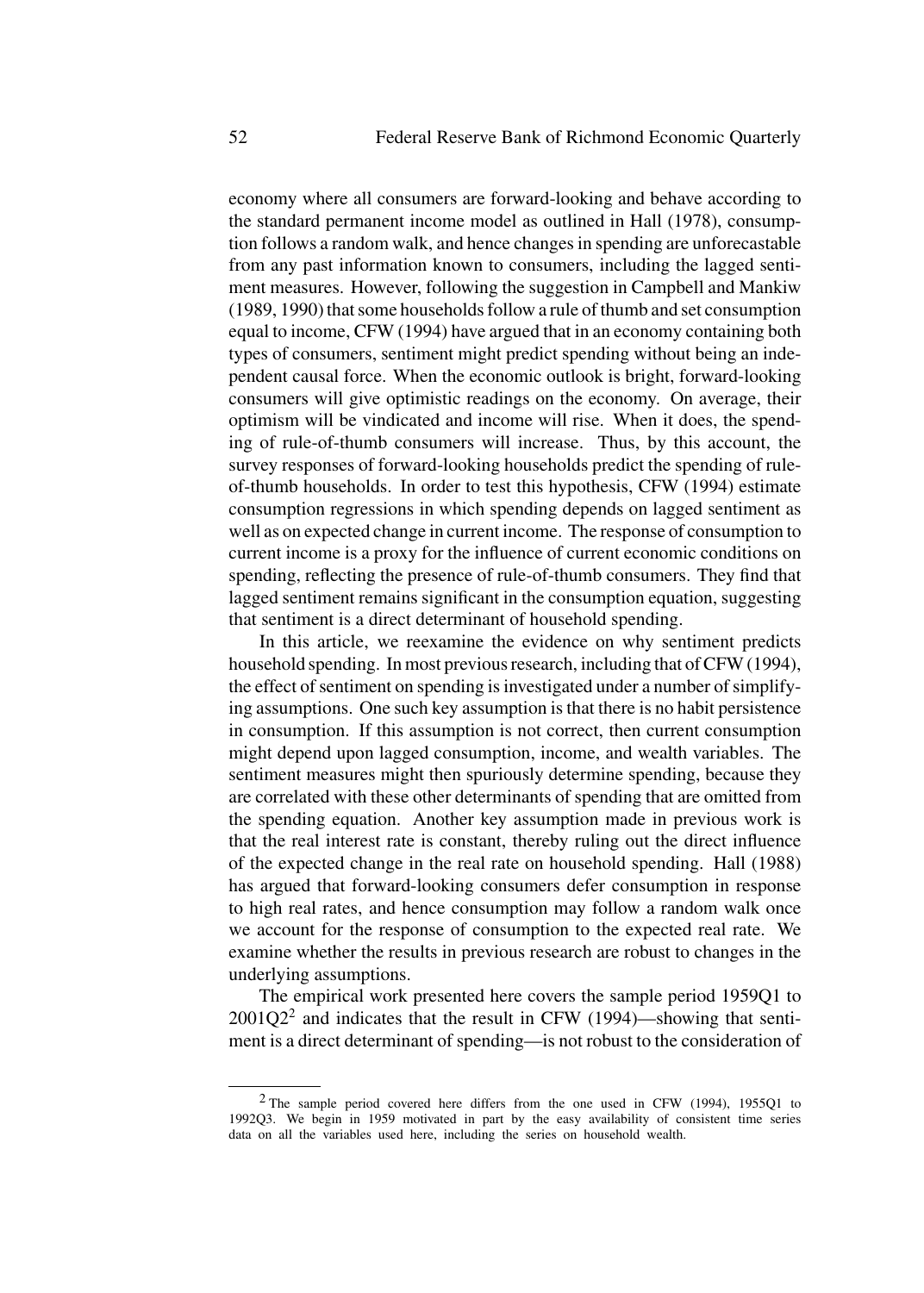influences of other economic variables on spending. In particular, the results indicate that current consumption is indeed correlated with lagged consumption, income, and wealth variables. Consumption is also sensitive to current changes in income and the level of the real rate. Sentiment has no direct role to play in predicting consumption once its indirect influences in predicting current changes in income and the real rate are accounted for in spending equations. The results indicate that lagged sentiment is significant in predicting current changes in income and the real rate. Together these results favor the second interpretation of why sentiment predicts household spending, which is that sentiment foreshadows current expectations about the economy and the interest rate but has no direct role in actually causing fluctuations in spending.

This article proceeds as follows: Section 1 presents the empirical methodology used for testing the influence of sentiment on spending, and Section 2 presents the empirical results. In Section 3 we discuss the results, and in Section 4 we offer concluding observations.

#### **1. EMPIRICAL MODEL AND METHOD**

# **Permanent Income Hypothesis, Consumption Growth Regression, and Consumer Sentiment**

If all consumers in the economy are forward-looking and behave according to the permanent income hypothesis as outlined in Hall (1978), then consumption follows a random walk, changes in current consumption being unforecastable from any lagged information known to consumers, including sentiment. Intuitively, according to the permanent income hypothesis, households consume their permanent income and they form expectations of their permanent income rationally taking into account all available information. To the extent that information is available and relevant to consumption in period  $t + 1(C_{t+1})$ , it is already imbedded in  $C_t$ . Hence, the difference  $C_{t+1} - C_t$  reflects new information regarding permanent income available at time  $t + 1$ . Since households form their estimates of permanent income rationally, this change in consumption must be uncorrelated with any available information, including lagged sentiment measures.

In order to further explain the random walk implication of the permanent income hypothesis and highlight the underlying assumptions, let us consider an infinitely lived representative consumer who chooses current consumption based on the expected present discounted value of his future income, not just his current income. He maximizes expected discounted utility subject to an intertemporal budget constraint. Let us assume that the utility function maximized by the representative consumer is separable in time and depends only on contemporaneous consumption during each period, as shown in (1)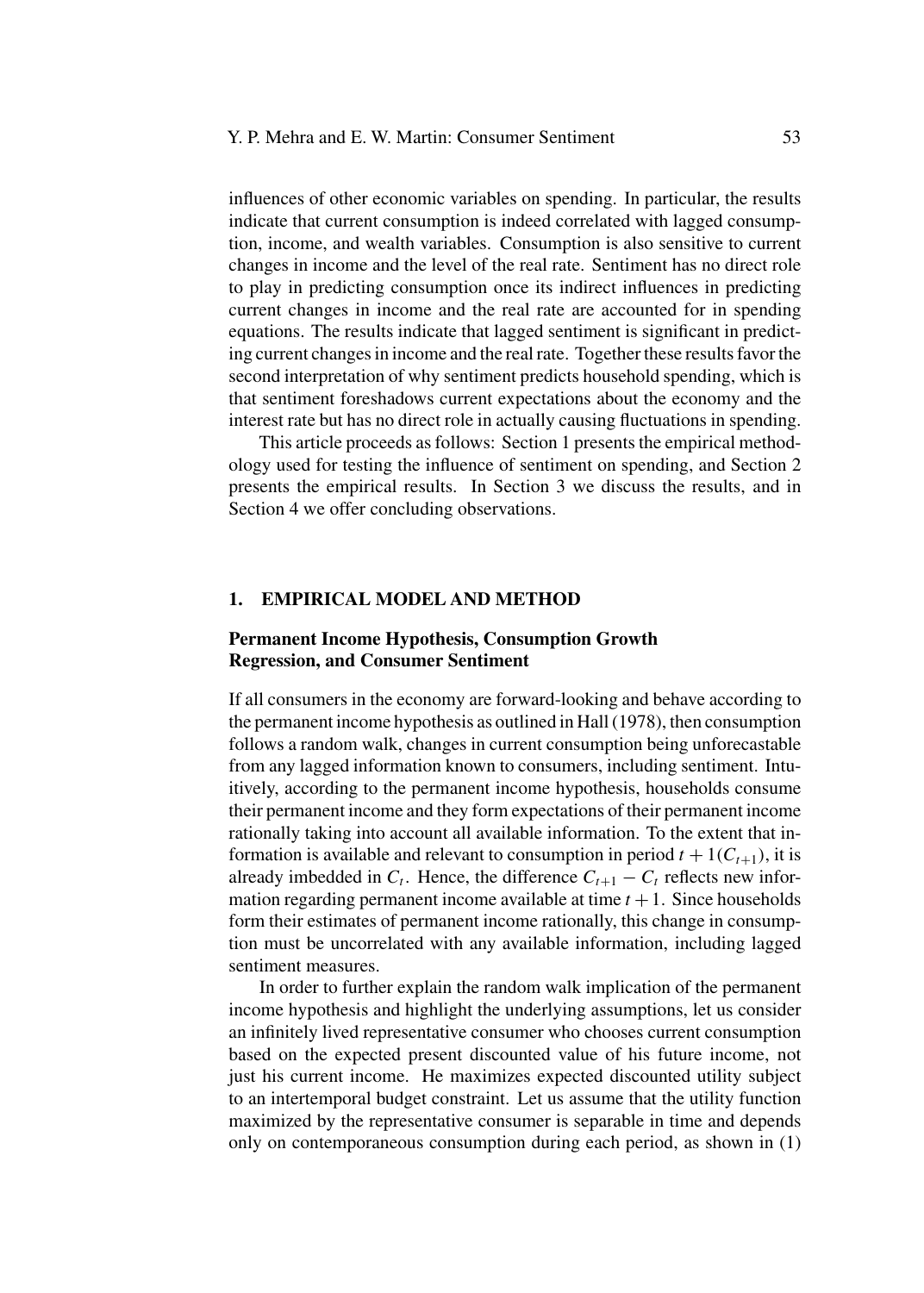below:

$$
E_t \sum_{t=0}^{\infty} (1+\beta)^{-t} U(C_t), \tag{1}
$$

where *C* is consumption,  $\beta$  is the subjective rate of discount, and *E* is the expectation conditional on information available at time period *t*. Equation (1) is the expected discounted utility. Let us assume further that the representative consumer can borrow and lend at the constant real rate of interest (*r)* and that any amount borrowed—say, in period *t*—must be repaid in the future by setting consumption below labor income. The consumer is assumed to choose a pattern of consumption and asset holdings in order to maximize the expected discounted utility function (1) subject to an intertemporal budget constraint.<sup>3</sup> The first-order conditions for this problem include

$$
E_t U'(C_{t+1})(1+r)/(1+\beta) = U'(C_t),
$$
\n(2)

where  $U'$  is the marginal utility of consumption. Equation (2) is the Euler consumption equation, which says the expected present value of the marginal utility of consumption tomorrow equals the marginal utility of consumption today.

If we further assume that the real rate of interest equals the consumer's discount factor  $(r = \beta)$  and that the marginal utility function is linear in consumption, equation (2) reduces to  $E_t C_{t+1} = C_t$ , which says that consumption today is the optimal forecast of consumption tomorrow. Under the additional assumption that expectations are rational, we can express the above equation in the form of a consumption growth regression, as illustrated in (3):

$$
C_{t+1} - C_t = \varepsilon_{t+1},\tag{3}
$$

where  $\varepsilon$  is a rational forecast error uncorrelated with any information known to the consumer at time *t*. Equation (3) is Hall's famous hypothesis that under the permanent income hypothesis, change in consumption is unforecastable. Hence, according to this version of the permanent income hypothesis, lagged sentiment should not help predict future consumption growth.<sup>4</sup>

<sup>3</sup> See, for example, Attanasio (1998) for a simple derivation of the Euler consumption equation.

<sup>&</sup>lt;sup>4</sup> The random walk result can also be derived using the permanent income hypothesis (PIH) originally proposed in Friedman (1957). The Friedman PIH allows for the presence of a transitory component in measured consumption as well as in measured income. Permanent consumption follows permanent income. In the Friedman PIH, measured consumption is a random walk if permanent income follows a random walk and if there is no transitory component in consumption. In order to explain it further, consider the following time-series representation of the Friedman PIH, as in Falk and Lee (1990):  $C_t = C_{pt} + \delta_t$ ,  $Y_t = Y_{pt} + \eta_t$ , and  $C_{pt} = \beta Y_{pt}$ , where  $C_t$  and  $Y_t$ are measured consumption and measured income,  $C_{pt}$  and  $Y_{pt}$  are permanent consumption and permanent income, and  $\delta_t$  and  $\eta_t$  are transitory consumption and income. Transitory components are assumed to be white noise disturbances mutually uncorrelated and uncorrelated with the permanent components at all lags and leads. From this formulation, it is quite clear that measured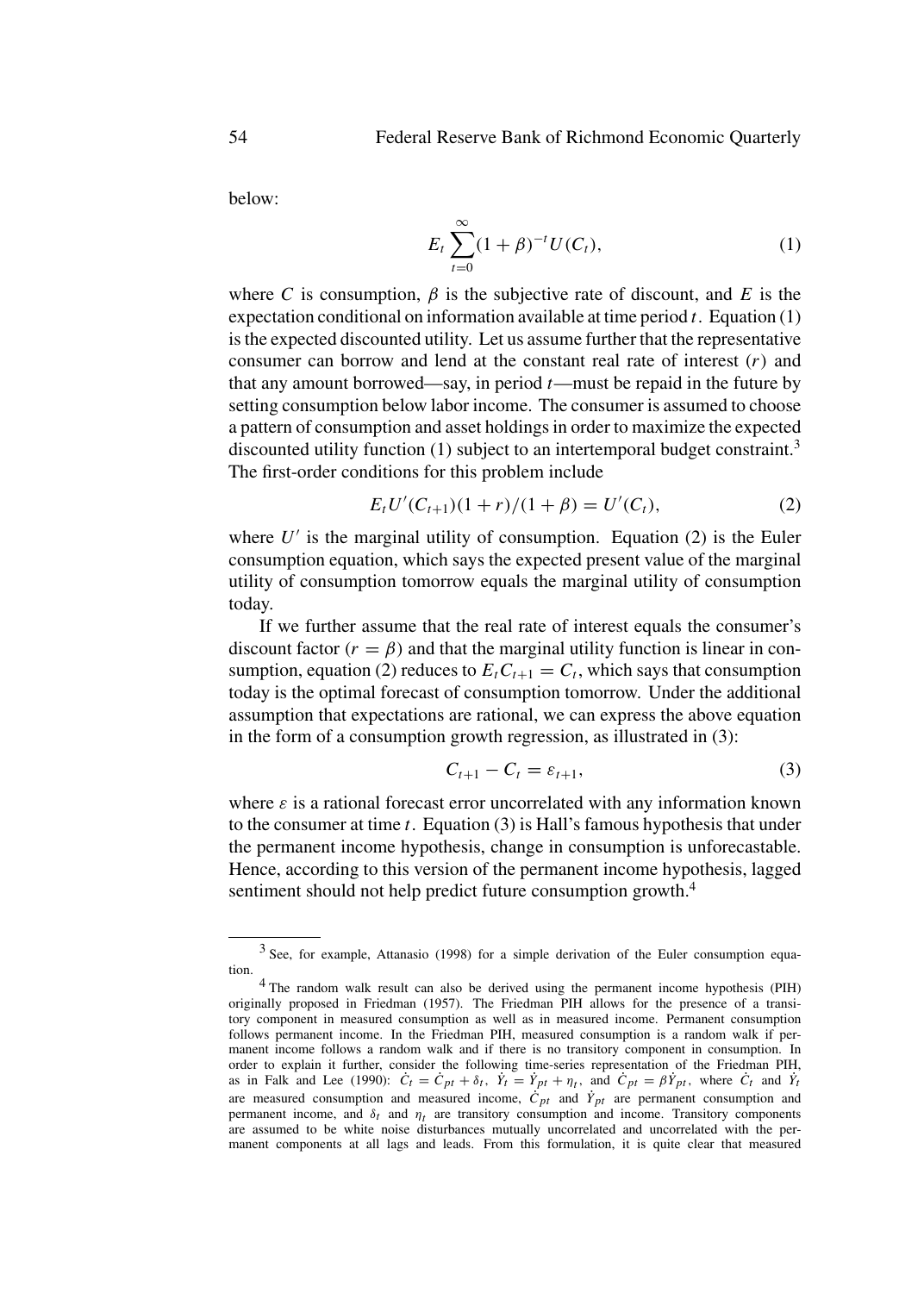# **Consumer Sentiment in Consumption Growth Regressions, Including Expected Income and the Real Rate**

The random walk hypothesis developed in Hall (1978) has not done well in empirical tests. Hall himself found that lagged changes in stock prices help predict changes in consumption, while Nelson (1987) showed that consumption growth is correlated with lagged growth in disposable income. In an extension of the basic model, Hall (1988) has argued that consumption is a random walk once any movements in the real interest rate are taken into account. Campbell and Mankiw (1989, 1990), on the other hand, have argued that consumption growth is a random walk once the response of consumption growth to the contemporaneous change in income is taken into account. Those who have empirically investigated the role of consumer sentiment in predicting consumption often find that lagged sentiment does have predictive content for future consumption growth in reduced form regressions, a result inconsistent with the random walk implication of the simple permanent income model.<sup>5</sup>

A possible explanation as to why the random walk implication of the permanent income model has not done well in empirical tests is that some of the underlying assumptions may not be consistent with the data. One key assumption pertaining to the random walk result is that the utility function is time-separable, so that the marginal utility of consumption today depends only upon today's consumption. This assumption rules out the presence of habit persistence in consumption behavior, which may be important in practice. If there is habit persistence in consumption, then current consumption might be correlated with lagged consumption and hence correlated with lagged income and wealth variables (Dynan 1993).

The other key assumptions underlying the random walk result are that the real rate is constant and that all consumers can borrow and lend at the constant real rate. These assumptions may not be valid. The real rate may vary over time, and some consumers may face borrowing constraints and hence may be unable to smooth consumption over time. If some consumers face borrowing constraints, then their consumption may be tied to current, not permanent, income. Campbell and Mankiw (1989, 1990) have argued that some consumers follow a rule of thumb and consume their current income.

consumption is a random walk if  $\delta_t = 0$  for all t and if permanent income follows a random walk. However, consumption may not follow a random walk if there is a serially correlated transitory component in consumption, such as the one that may arise from the presence of serially correlated preference shocks. In that environment, permanent income may not be a random walk (Sargent 1987, 374).

<sup>5</sup> In reduced form regressions, spending is regressed on lagged values of the sentiment and other economic indicators including changes in income, the interest rate, stock prices, and the unemployment rate. See, for example, Leeper (1992), Carrol, Fuhrer, and Wilcox (1994), and Bram and Ludvigson (1998).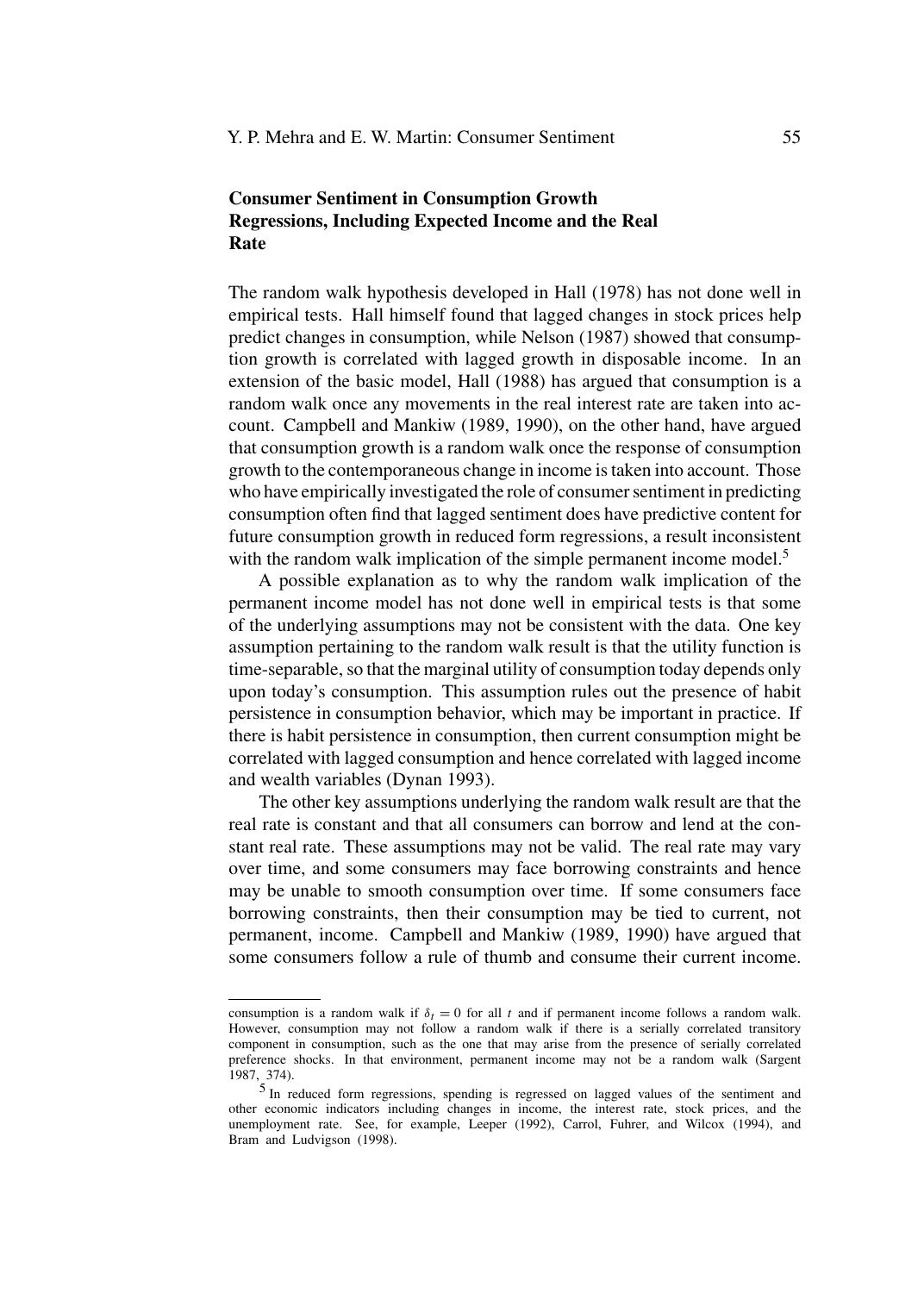In the presence of rule-of-thumb consumers, aggregate consumption may appear sensitive to changes in current income. Other analysts have argued that consumption may also appear sensitive to changes in current income if the marginal utility of consumption depends upon factors other than consumption. For example, Baxter and Jermann (1999) have argued that consumers may substitute between home- and market-produced consumption goods, and hence the marginal utility of consumption may depend upon the labor-leisure choice, in addition to depending upon the level of consumption. Thus, consumption may appear sensitive to changes in current income.

Another interesting scenario in which the random walk result may not hold is outlined in Goodfriend (1992). The Hall model described above is the representative agent model in which the representative agent is assumed to fully know the income process. The aggregate income process is the individual income process, because all agents are assumed to be alike. Goodfriend, however, considers an economy with heterogeneous agents, where agents have individually specific income processes that may differ from the aggregate income process. If there is complete information about the aggregates, the random walk result holds at the aggregate level. However, if agents do not have contemporary information on the aggregate income, as is the case in practice since the aggregate income data are released with a lag, then aggregation yields a consumption equation that violates the random walk result. In particular, consumption is correlated with changes in lagged income. Intuitively, in the absence of contemporary information on the aggregate income, agents cannot distinguish between aggregate and relative shocks affecting their individual incomes. As a consequence, if there is an aggregate income shock, it may partially be interpreted as a shock to the individual-specific component of individual labor income. If the individual-specific component is less persistent than the aggregate component, then agents will fail to adjust their permanent incomes appropriately, and hence consumption observed will not move too much. However, in subsequent periods, as information on the aggregate income becomes available and the effect on actual income is observed to persist, consumption will adjust fully and will appear sensitive to lagged changes in actual income.<sup>6</sup>

In view of the considerations listed above, we examine the predictive content of sentiment for future changes in consumption using consumption growth regressions that allow for the lagged influences of other economic determinants of spending on current consumption. In particular, we consider

<sup>6</sup> Pischke (1995) extends Goodfriend's argument to the economy in which agents have no information on economy-wide variables.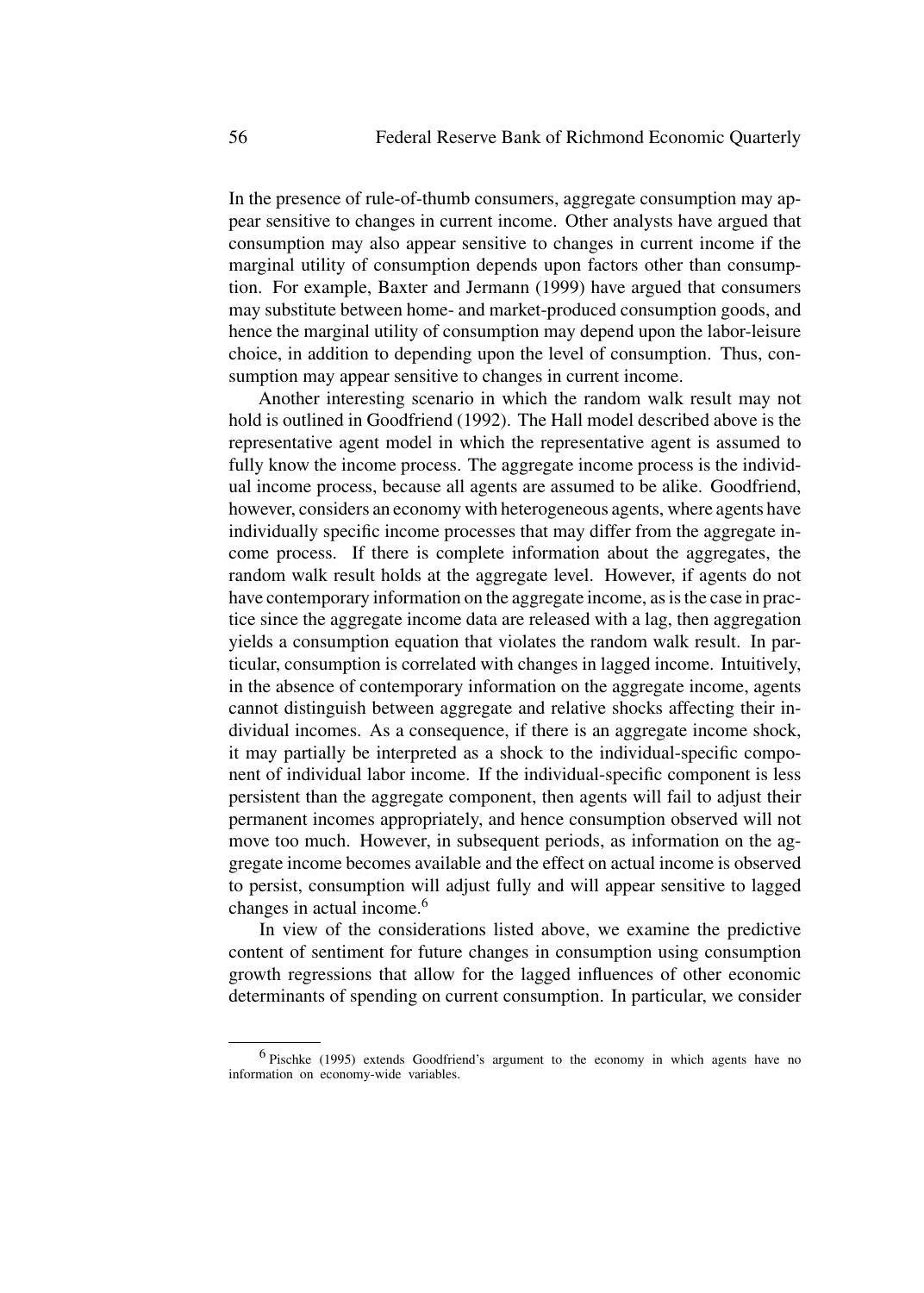#### Y. P. Mehra and E. W. Martin: Consumer Sentiment 57

consumption growth regressions of the form

$$
\dot{C}_t = a + \lambda_y E_{t-1} \dot{Y}_t + \lambda_r E_{t-1} r_t + \sum_{s=1}^k b_s Z_{t-s} + \sum_{s=1}^k c_s S_{t-s} + \varepsilon_t, \quad (4)
$$

where  $E_{t-1}Y_t$  is income growth expected for period *t* conditional on information at  $t - 1$ ;  $E_{t-1}r_t$  is the real interest rate expected for period  $t$  conditional on information at *t* −1; *Z* is a set of control variables containing lagged values of consumption and other plausible economic determinants of spending; and *S* is an index of consumer sentiment. Equation (4) allows for the possibility that consumption is sensitive to current income growth as well as to the real rate. Furthermore, equation (4) also allows for the possibility that consumption is correlated with lagged values of economic factors (*Z*) other than consumer sentiment. For example, as indicated before, lagged consumption or other variables might enter directly into the consumption equation if there is habit persistence in consumption behavior or if the marginal utility of consumption depends upon factors other than the level of consumption.

In equation (4) consumer sentiment may help forecast consumption growth through two channels. The first channel is an indirect one: lagged sentiment helps predict consumption growth in period *t* because it is instrumental in predicting current income growth and the level of real interest rate for period *t*. The other channel is a direct one: lagged sentiment directly enters the consumption equation (4). It is possible that lagged sentiment may help predict consumption growth through both channels. CFW (1994) use the evidence on the presence of these two channels to distinguish between the two interpretations of why sentiment helps predict consumption growth. Sentiment may be considered an independent determinant of consumer spending if it directly enters the consumption equation (all  $c_s \neq 0$  in (4)). In contrast, sentiment may be considered a passive predictor of spending because it just foreshadows current economic conditions. In this interpretation, lagged sentiment no longer directly enters the consumption equation (4) once its role as a predictor of current income and the real rate is allowed for in the consumption equation (all  $c_s = 0$ , but  $\lambda_v$ ,  $\lambda_r \neq 0$  in (4)). In this interpretation, sentiment is a predictor of household spending without being an independent causal force.

In previous research the predictive content of sentiment for household spending has been investigated using restricted versions of (4). For example, CFW (1994) investigate the role of sentiment using an aggregate consumption equation of the form

$$
\dot{C}_t = a + \lambda_y E_{t-1} \dot{Y}_t + \sum_{s=1}^k c_s S_{t-s}
$$
 (5)

and find that sentiment enters the consumption equation directly. This empirical evidence is suspect. This specification of the consumption equation implicitly assumes that lagged values of consumption and other economic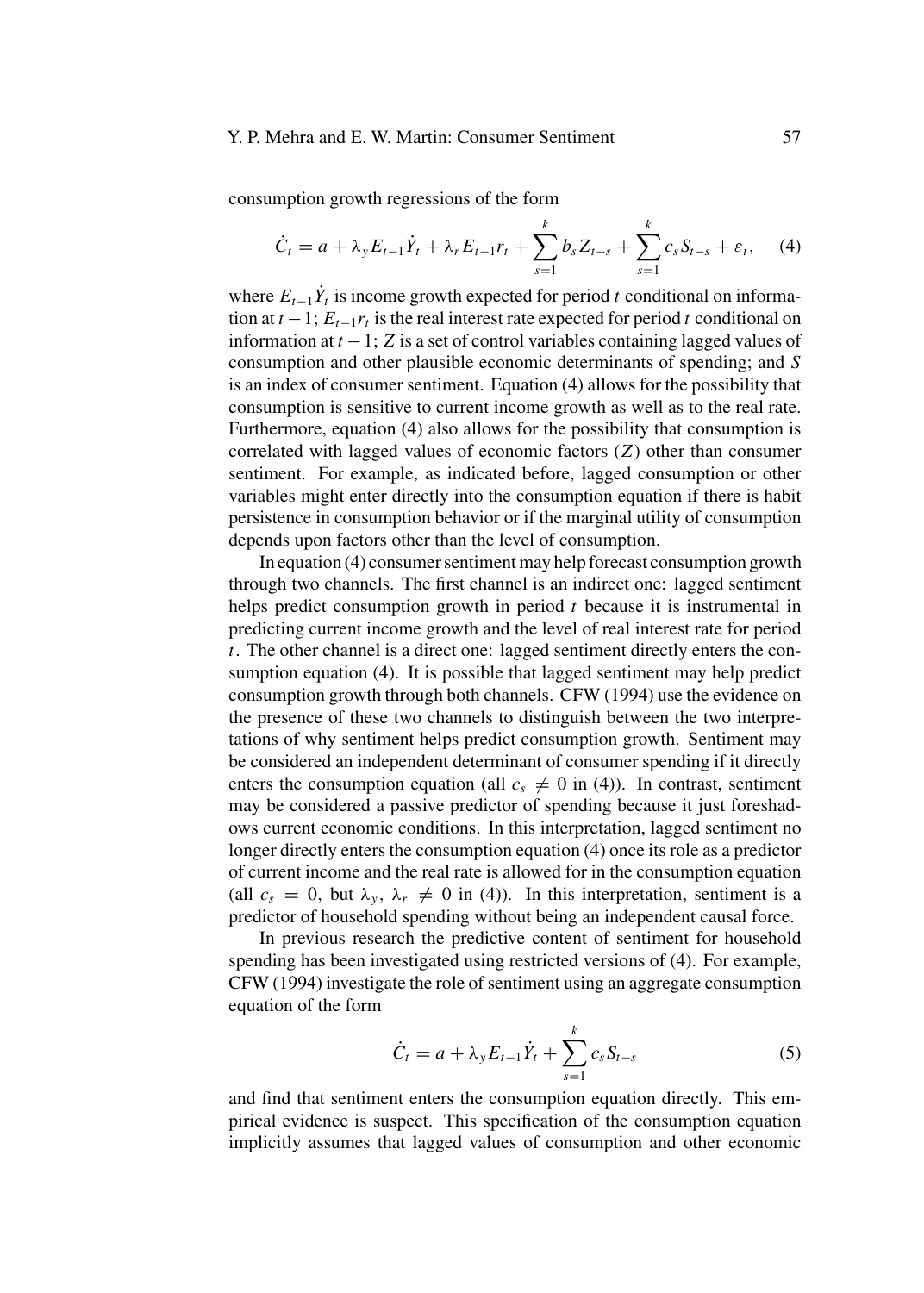variables do not enter the consumption equation directly. Moreover, consumption is assumed to be insensitive to the expected real rate. If other relevant variables are omitted from the consumption equation, then lagged sentiment may spuriously appear to predict consumption. Others have investigated the role of sentiment using reduced form consumption regressions of the form given below in (6) (Bram and Ludvigson 1998):

$$
\dot{C}_t = a + \sum_{s=1}^k b_s Z_{t-s} + \sum_{s=1}^k c_s S_{t-s} + \varepsilon_t.
$$
 (6)

In this specification, even though there is a set of control variables including lagged values of consumption and other plausible economic determinants of spending, such as interest rates and income, consumption is still assumed to be insensitive to current income and the real rate. In view of these considerations, we reexamine the role of sentiment using instead the consumption equation (4).

# **Data, Estimation, and the Issue of Constancy of Second Moments**

We investigate the role of sentiment in predicting spending using consumption equations of the form (4) and estimated using quarterly data over 1959Q1 to 2001Q2.7 Consumption is measured as per capita consumption of nondurables and services, in 1996 dollars (*C*). Labor income is measured as disposable labor income per capita, in 1996 dollars  $(Y)$ .<sup>8</sup> The real rate  $(r)$  is measured as the three-month Treasury bill rate minus the contemporaneous inflation rate; the latter is measured by the behavior of the consumption expenditure deflator. The index of consumer sentiment used here is the Expectations Component of the University of Michigan Sentiment Index.<sup>9</sup> The additional variables  $(Z)$ considered here include past values of consumption growth and the lagged

<sup>7</sup> The quarterly data used are of vintage 2002. We truncate the sample in 2001Q2 so that our results would not be affected by recent developments pertaining to terrorism or the war in Iraq.

<sup>&</sup>lt;sup>8</sup> As in most previous research, we present results using disposable labor income rather than disposable personal income that also includes property income. The evidence in previous research is consistent with the presence of a different marginal propensity to consume out of labor and property incomes. Since the empirical work here includes the lagged residual from the cointegrating regression that includes labor income and wealth, the consumption regression indirectly captures the influence of property income. Labor income is defined as wages and salaries + transfer payments + other labor income – personal contributions for social insurance – taxes. Taxes are defined as [wages and salaries/(wages and salaries + proprietor's income + rental income + personal dividends + personal interest income)] personal tax and nontax payments.

<sup>&</sup>lt;sup>9</sup> We use the Expectations Component because we are interested in examining the impact of beliefs about future economic conditions on current spending. For robustness, we do examine results using the Total Index. The results with the Total Index are qualitatively similar to those with the Expectations Component (see, for example, row 6 of Table 1). See the Appendix for the list of questions included in the sentiment surveys.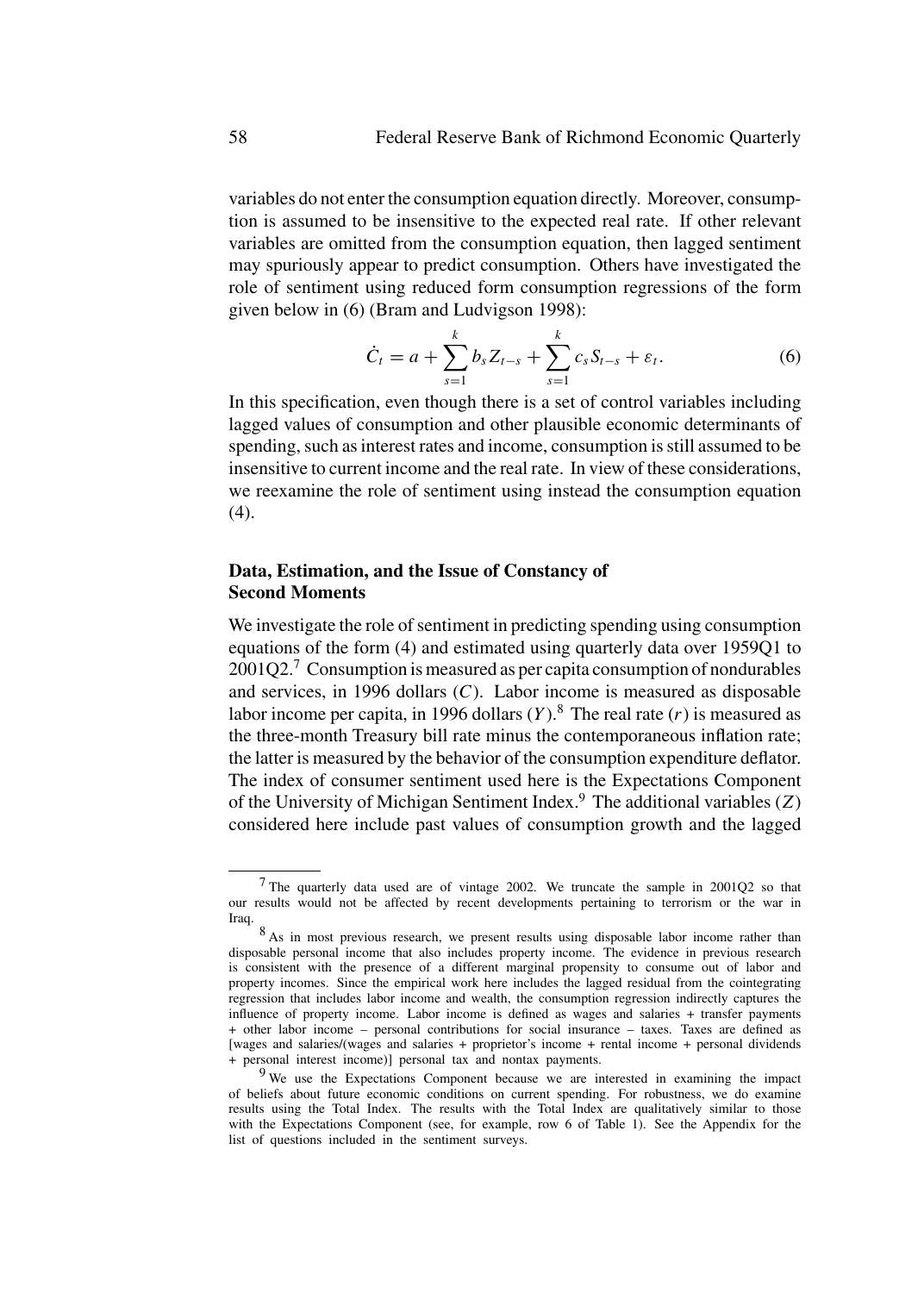

**Figure 1 Cointegrating Regression: Actual and Planned Consumption**

residual from the cointegrating regression estimated using levels of per capita consumption, labor income, and household net worth. The evidence in Mehra (2001) indicates that consumer spending is cointegrated with labor income and household wealth and that changes in current consumer spending depend in part upon lagged income and wealth variables through the error-correction term (Engle and Granger 1987). The lagged residual from the cointegrating regression, when included in the consumption equation of the form (4), captures in a parsimonious way the response of current consumption to lagged values of income and wealth variables. Wealth used in this cointegrating relationship is measured as per capita net worth of households, in 1996 dollars.

Equation (7) below reports the cointegrating regression estimated using real, per capita consumer spending, labor income, and household net worth over 1959Q1 to 2001Q2:

$$
C_t = 3.7 + .51 Y_t + .07 W_t + .002T,
$$
  
(7)  

$$
C_{t= (21.4)} + .61 Y_t + .002 T,
$$

where all variables are in their natural log levels and where *Y* is per capita labor income; *W* is per capita household net worth; and *T* is a linear time trend. Parentheses below coefficients contain t-values corrected for the presence of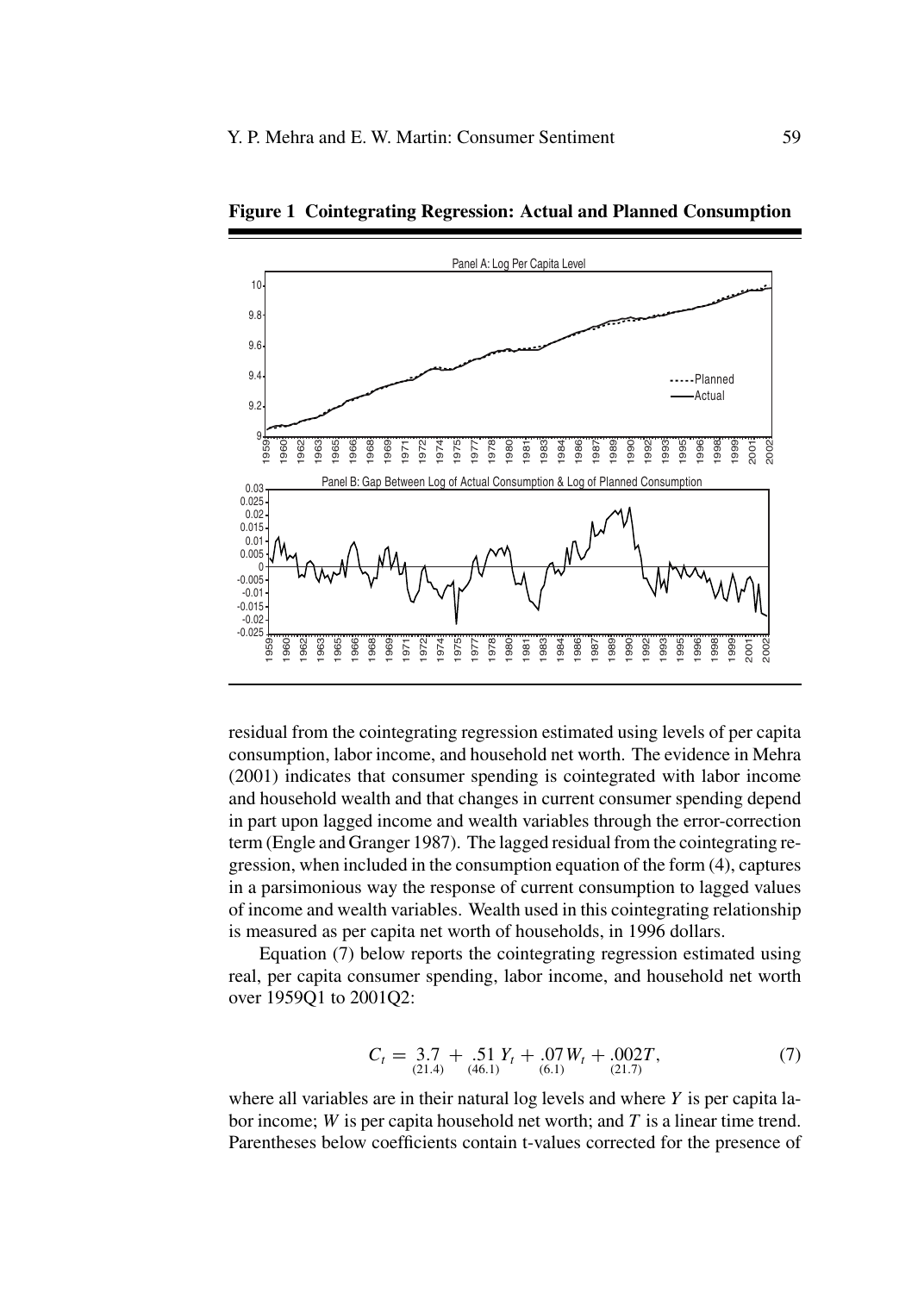serial correlation and heteroscedasticity.<sup>10</sup> All variables appear with theoretically expected signs and are significant. Panel A in Figure 1 charts the (log) level of actual consumer spending and the level predicted by the cointegrating regression (7), and Panel B charts the gap between actual and predicted levels, which is the residual from the cointegrating regression (7). As can be seen in Figure 1, the actual and predicted consumption series move quite closely and the gap variable appears stationary over the sample period. In the consumption growth regression (4), the residual series is one of the variables that appear in the set *Z*.

The consumption growth regressions like (4) and (5) relate consumption to expected values of income growth and the level of the real rate and have been estimated using instrumental variables methods and assuming that expectations are rational (Hall 1988; Campbell and Mankiw 1989). Under the assumption of rational expectations, consumers take into account all known information in forming their expectations, and the forecast error is uncorrelated with any lagged information. Hence, period  $t - 1$  values of information variables are valid instruments. Hall (1988), however, notes that if the frequency with which consumption decisions are taken is higher than the frequency of observations (quarterly in our case), then under some assumptions the residuals of equations may have the first-order moving average structure. In that case, valid information for instruments will be any information dated  $t - 2$ or earlier. We follow Hall in using instruments lagged *t* − 2 and before. The fact that aggregate data on income are available with a one-period lag also implies that period  $t - 2$  values will be in the information set of consumers (Goodfriend 1992). The instruments used are a constant, four lagged values of consumption growth, change in the unemployment rate, change in the real rate, and the level of the index of consumer sentiment. Following Campbell and Mankiw (1989), we also report the test of overidentifying restrictions, which is a test of the hypothesis that the instruments used are uncorrelated with the residual of the consumption equation. $11$ 

The consumption regression (4) relates consumption to income growth and the real rate among other factors. This regression assumes that second moments measuring volatility of economic variables are constant, implying that consumption is unaffected by second moments of expected income and the real rate. Mehra (2003) has recently argued that over the sample period (1959Q1 to 2001Q4) consumption is correlated negatively with the second moment of the real rate, which measures interest rate volatility. If the consumption equation

<sup>&</sup>lt;sup>10</sup> The reported t-values have been correcting allowing for the presence of fourth-order serial correlation, as indicated by the underlying estimated autocorrelation coefficients.

<sup>&</sup>lt;sup>11</sup> This test is performed by regressing the residual from the instrumental variables regression on the instruments, and then comparing *T* times the *R*-squared from this regression, where *T* is sample size, with the chi-squared distribution with  $(K-1)$  degrees of freedom, *K* being the number of estimated parameters (Campbell and Mankiw 1989).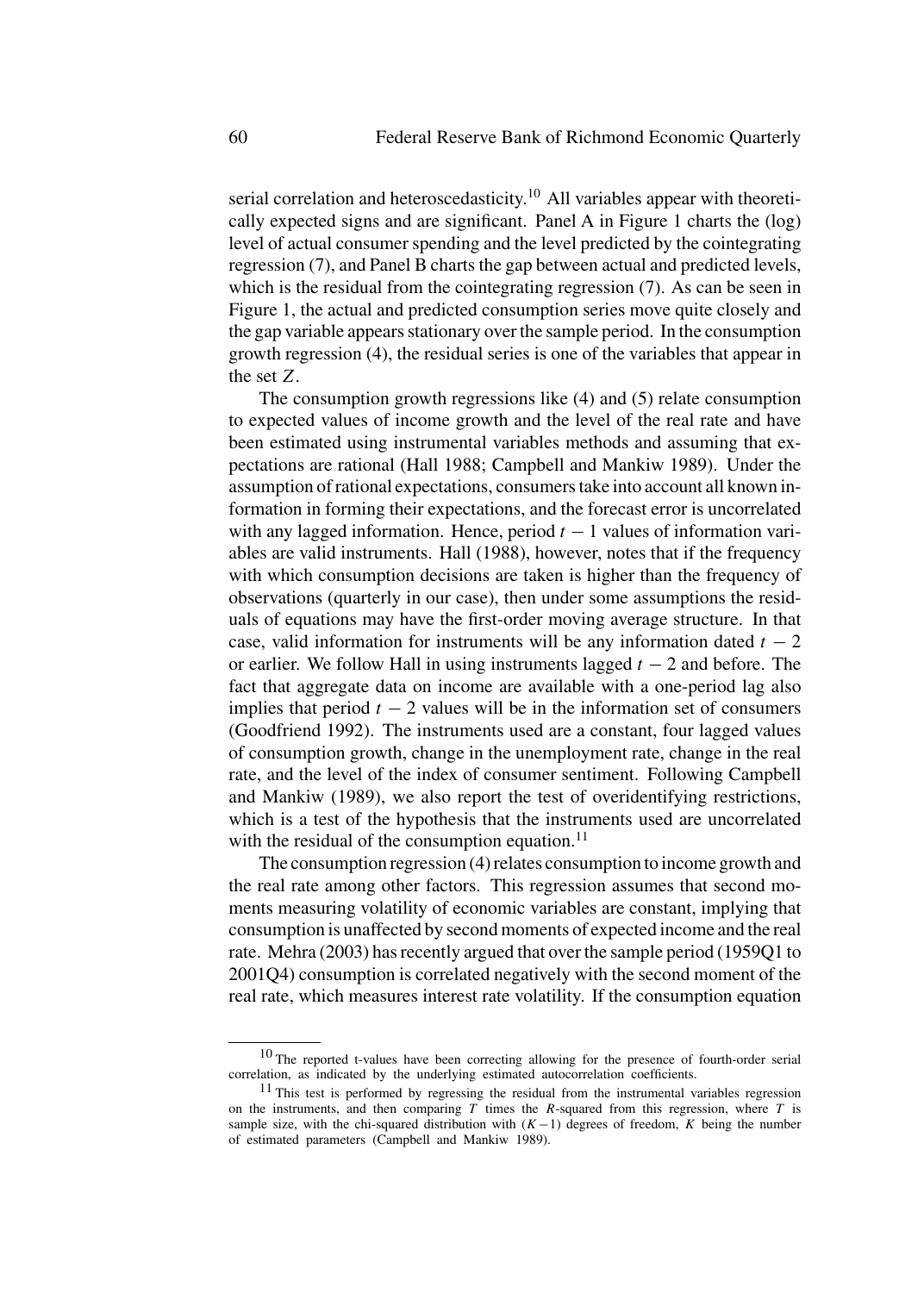is estimated ignoring the presence of this negative correlation between consumption and interest rate volatility, then the estimated interest rate coefficient  $(\lambda_r)$  that measures the response of consumption to the expected real rate is biased downward. In view of such evidence, the consumption growth regression (4) is estimated including the interest rate volatility variable in a nonlinear fashion. In particular, the consumption regression is estimated including the interest rate volatility variable interacting with the real interest rate.<sup>12</sup>

### **2. EMPIRICAL RESULTS**

Table 1 presents instrumental variables estimates of the consumption growth regressions like those in (4) and (5) for the full sample period, 1959Q1 to 2001Q2. Row 1 presents the consumption equation estimated including only current income growth as in Campbell and Mankiw (1989). The maintained hypothesis here is that consumption follows a random walk once we account for the sensitivity of consumption to current income, arising as a result of the presence of rule-of-thumb or liquidity-constrained consumers.  $\chi_1^2$  is a chi-square statistic that tests the hypothesis that the four lagged values of the sentiment measure are not jointly significant when included in the estimated consumption equation given in row 1.  $\chi^2$  is a chi-square statistic that tests the hypothesis that the four lagged values of the sentiment measure used in the prediction equation for current income growth are not jointly significant.  $\chi^2$ <sub>2</sub> is large, suggesting that lagged sentiment contains information about current income growth. However,  $\chi_1^2$  is also large, implying that sentiment continues to have a predictive content for household spending, even after one accounts for its indirect role in predicting current consumption through the expected income channel. This result is qualitatively similar to the one in CFW (1994), interpreted to mean that sentiment is a direct determinant of consumer spending.

Row 2 in Table 1 estimates the consumption equation including expected income growth as well as the lagged residual from the cointegrating regression (7) that is estimated using levels of consumption, income, and wealth variables.

<sup>12</sup> The evidence in Mehra (2003) also indicates that the period from 1979 to the early 1980s accounts for the presence of negative correlation between consumption and interest rate volatility found in the full sample. This subperiod coincides with the Fed aggressively raising real rates in order to fight inflation. The increased volatility that accompanied the high level of real rates may have led to increased uncertainty about future real rates, deterring substitution of consumption in time. In view of this consideration, we further restrict the interactive interest rate volatility variable to take nonzero values only over the subperiod 1979Q3 to 1984Q4. However, results are qualitatively the same if the interactive variable is entered without the dummy as above (see Mehra 2003).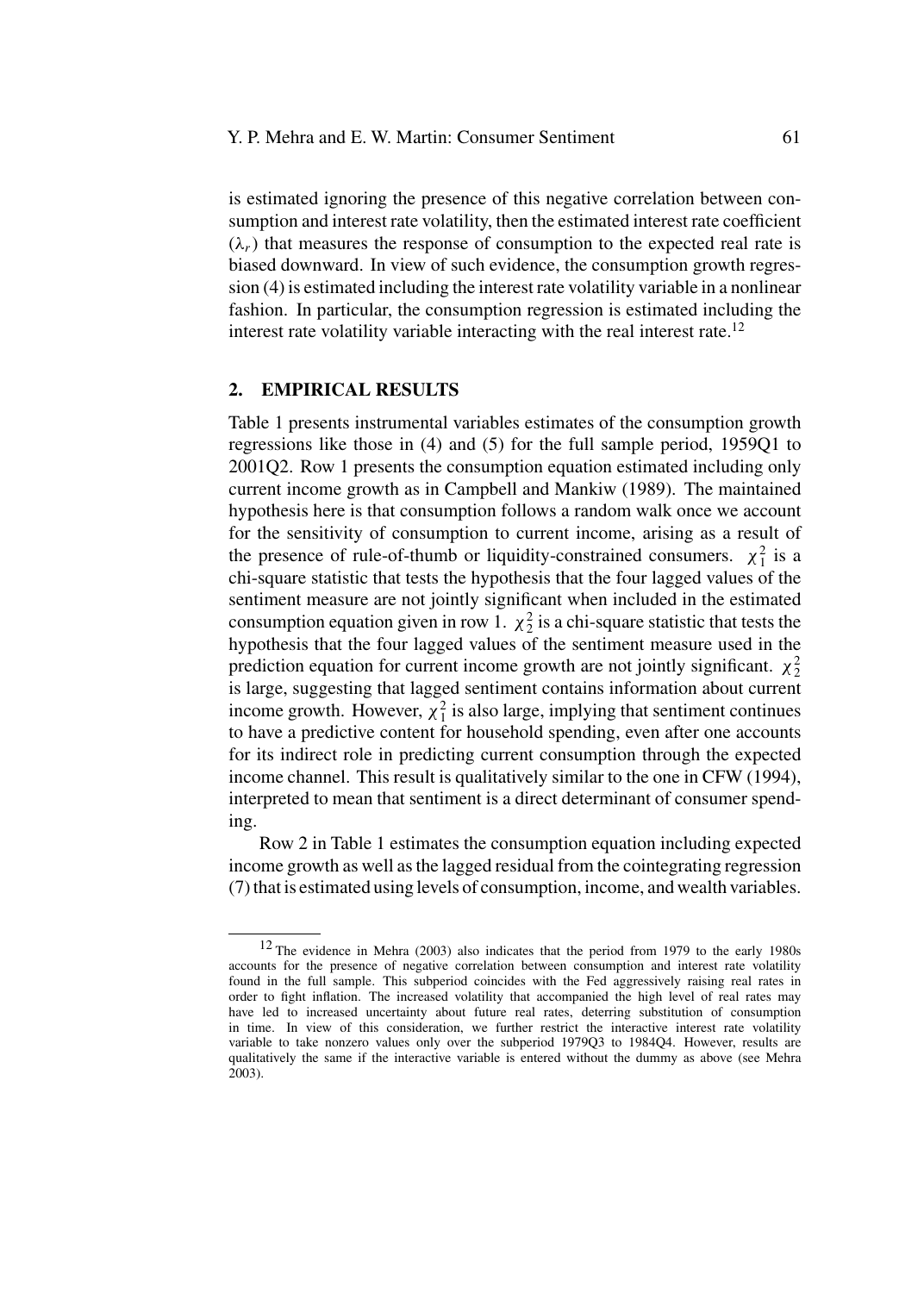*k*

|                | $C_t = a + \lambda_v E_{t-1} Y_t + \lambda_r E_{t-1} r_t + b_o L R C_{t-1} + \sum b_s C_{t-s} +$<br>$s = 1$<br>$\lambda_{rr}(r^*Vol)_t$ |               |                                |               |                  |      |                 |            |             | (A)                                            |  |
|----------------|-----------------------------------------------------------------------------------------------------------------------------------------|---------------|--------------------------------|---------------|------------------|------|-----------------|------------|-------------|------------------------------------------------|--|
| Row            | $\lambda_{\rm V}$                                                                                                                       |               | $\lambda_r$ $b_o$ $\Sigma b_s$ |               | $\lambda_{rr}$   |      | $x_1^2$ $x_2^2$ | $\chi^2_3$ | $\bar{R}^2$ | p-value for<br>overidentifying<br>restrictions |  |
| $\mathbf{1}$   | 0.53<br>(5.9)                                                                                                                           |               |                                |               |                  |      | $14.7^*$ 10.8*  |            | 0.03        | 0.14                                           |  |
| 2              | 0.57<br>(6.3)                                                                                                                           |               | $-0.37$<br>(2.0)               |               |                  | 3.21 | $11.5*$         |            | 0.01        | 0.61                                           |  |
| 3              | 0.49<br>(5.7)                                                                                                                           | 0.20<br>(1.8) | $-0.58$<br>(3.5)               |               | $-0.37$<br>(2.4) | 3.2  | $12.8*$         | $23.1*$    | 0.20        | 0.84                                           |  |
| $\overline{4}$ | 0.32<br>(2.3)                                                                                                                           | 0.19<br>(2.1) | $-0.60$<br>(3.7)               | 0.32<br>(1.6) | $-0.27$<br>(2.1) | 0.71 | $12.7*$         | $23.0*$    | 0.46        | 0.91                                           |  |
| $5^{\alpha}$   | 0.26<br>(3.3)                                                                                                                           | 0.16<br>(1.9) | $-0.71$<br>(5.2)               | 0.39<br>(4.5) | $-0.37$<br>(3.3) | 1.5  | $12.7*$         | $60.5*$    | 0.49        | 0.78                                           |  |
| 6 <sup>b</sup> | 0.33<br>(2.3)                                                                                                                           | 0.22<br>(2.3) | $-0.58$<br>(3.5)               | 0.33<br>(1.7) | $-0.28$<br>(2.0) | 1.8  | $8.3*$          | $15.1*$    | 0.44        | 0.95                                           |  |

### **Table 1 Testing the Predictive Content of Sentiment**

Notes: The coefficients reported above are instrumental variables estimates of the consumption equation (A) over  $1962Q1-2001Q2$ . *C* is consumption growth;  $\dot{Y}$  is income growth; *r* is the real rate;  $(r * Vol)$  is the real rate interacting with the interest rate volatility variable; and *LRC* is the residual from the cointegrating regression (7) of the text. The instruments used are a constant, four lagged values of consumption growth, change in the unemployment rate, the real rate, consumer sentiment, and the lagged residual from the cointegrating regression. Instruments are dated period  $t - 2$  and earlier.  $\chi_1^2$ is the chi-square statistic that tests the hypothesis that four lags of consumer sentiment when included in the pertinent consumption equations are zero.  $\chi^2$  and  $\chi^2$  are chi-square statistics that test the joint significance of coefficients that appear on four lags of sentiment in the first-stage regressions for income and the real rate. The test for overidentifying restrictions tests whether the instruments used are correlated with the residual of the estimated consumption equation.

*<sup>a</sup>* Instruments are dated *<sup>t</sup>* <sup>−</sup> 1 and earlier.

*b*Sentiment measure used is the Total Component of the University of Michigan Sentiment Index.

∗ Significant at the 0.05 level.

The lagged residual is significant in the estimated consumption equation, suggesting that current consumption is directly correlated with lagged income and wealth variables. Consumption is still sensitive to current income growth, and sentiment remains significant in predicting changes in current income (see the t-value on expected income and the chi-square statistic  $\chi^2$  in row 2, Table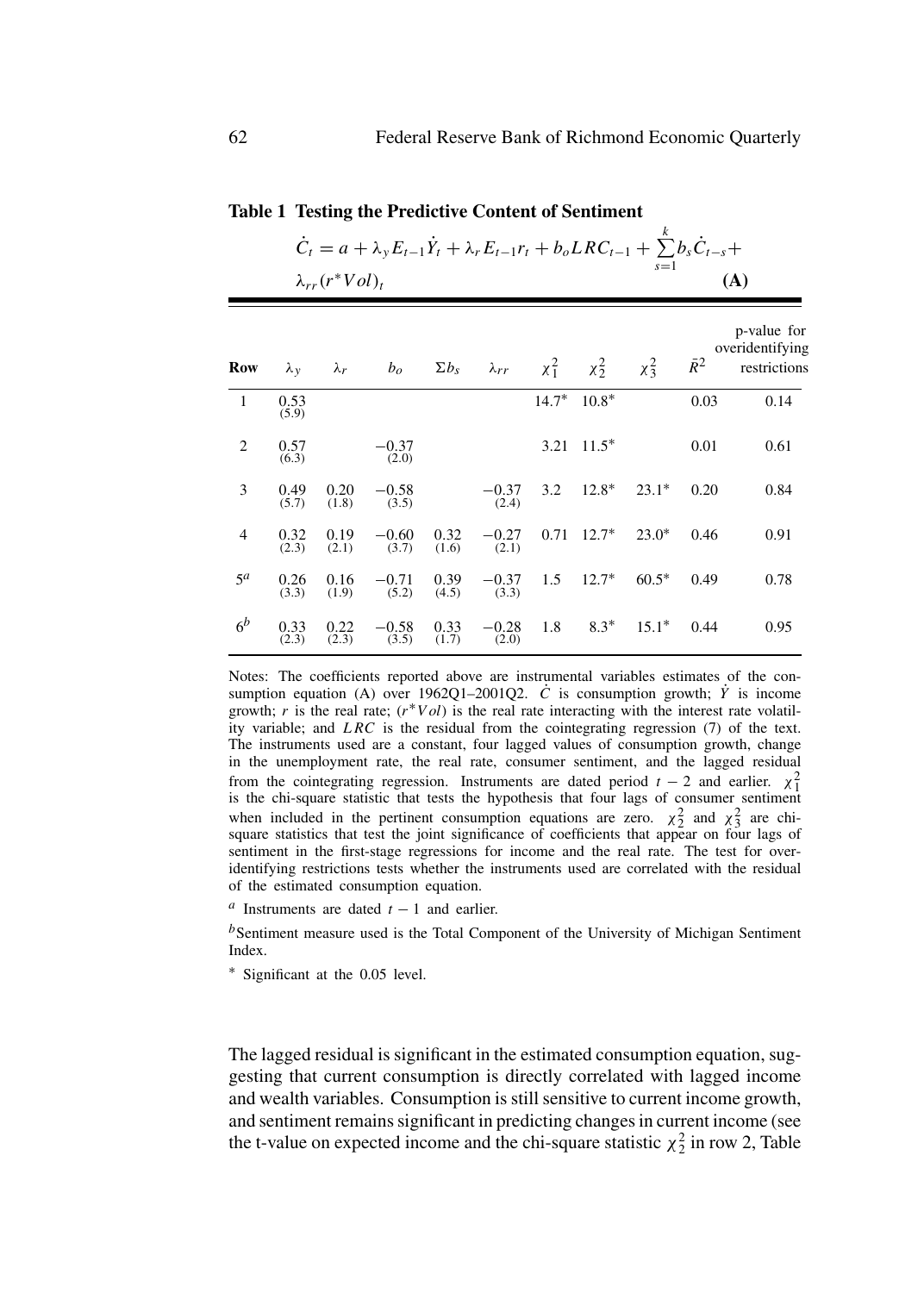1). However, sentiment no longer directly enters the estimated consumption equation (see the statistic  $\chi_1^2$  in row 2, Table 1). This result suggests that sentiment is not a direct determinant of household spending. Together these results suggest that since consumption is directly correlated with lagged income and wealth variables, their exclusion from the estimated consumption equation spuriously generates the result that sentiment is a direct determinant of household spending.

Row 3 in Table 1 estimates the consumption equation including expected income, the real rate, and the lagged residual from the cointegrating regression. As can be seen, consumption is sensitive to the expected real rate as well as to expected income (see t-values on these variables in row 3, Table 1). The lagged residual is also significant in the estimated consumption equation. However, the chi-square statistic  $\chi_1^2$  is small, implying that sentiment does not enter directly into the estimated consumption equation.  $\chi^2$  is the chi-square statistic that tests the hypothesis that lagged sentiment is not significant in predicting the real rate. This statistic is large, suggesting that sentiment does happen to contain information about current real rates.

In the consumption regressions discussed above, including the lagged residual from the cointegrating regression captures the dependence of current consumption on lagged income and wealth variables. The results do not change if the consumption equation is estimated including also lagged consumption growth. Row 4 of Table 1 reports the consumption regression estimated including three lagged values of consumption, in addition to the lagged residual of the cointegrating regression. As can be seen, the estimates are still consistent with the basic result: sentiment is not an independent determinant of consumer spending.

Row 5 in Table 1 presents the consumption equation estimated using instruments dated  $t - 1$  and earlier. The estimated coefficients that appear on various variables change to a certain degree. However, the estimates still are consistent with the basic result that lagged sentiment is not a direct determinant of spending once we control for the influences of current income, the real rate, and other lagged income and wealth variables on spending. The results do not change if a consumption equation similar to the one in row 4 is estimated using instead the University of Michigan Total Sentiment Index (see row 6 in Table 1).

## **3. DISCUSSION OF RESULTS**

The empirical work indicates that consumer sentiment has predictive content for future changes in income and the real rate.<sup>13</sup> However, sentiment has

<sup>&</sup>lt;sup>13</sup> An additional table containing these first-stage regressions is available upon request from the authors.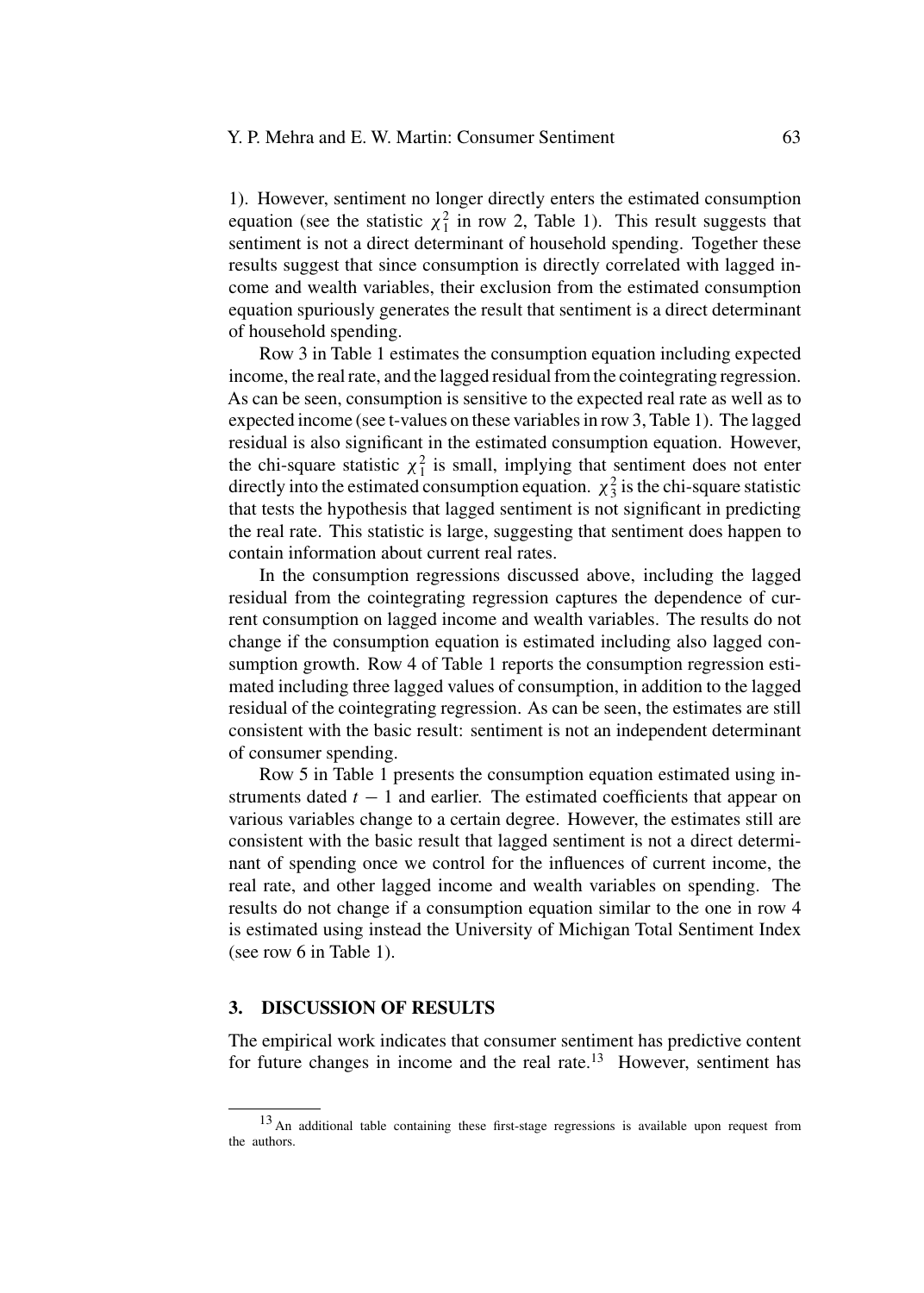no predictive content for consumption once we control for the influences of income and the real rate on consumption that work through the contemporaneous income and interest rate channels. Together these results suggest that sentiment is not a direct determinant of spending. One possible interpretation of these results based on Goodfriend's (1992) model discussed above is that sentiment surveys enable households to discriminate better between aggregate and relative shocks affecting their individual labor incomes, as sentiment surveys are available before data on the direct determinants of aggregate income are released. By sharpening the assessment of the current aggregate income and hence the aggregate shock, sentiment surveys enable more and more households to adjust their individual permanent incomes appropriately, thereby bringing consumption more in line with permanent income. If consumer sentiment surveys do help in this signal processing, then one would expect a diminished role of lagged income and hence lagged sentiment measures in predicting current consumption at the aggregate level. Hence, one may find that sentiment has no direct role in determining spending once one controls for the direct influence of current aggregate income on spending.

The fact that sentiment measures are so eagerly awaited and watched both in the financial press and by many serious economic analysts suggests they may be useful in sharpening the assessment of agents for the current state of the economy as measured by the behavior of aggregate income. The empirical result here indicating that sentiment measures lose their statistical significance in predicting current spending once one controls for the influences of the current state of the economy on spending suggests that these sentiment measures may have value as a summary statistic for the future course of consumption.

## **4. CONCLUDING OBSERVATIONS**

Consumer sentiment might help predict household spending, either because sentiment is an independent determinant of spending or because it foreshadows current economic conditions. In order to distinguish empirically between these two interpretations of the predictive content of sentiment, we estimate the consumption equation that nests both these interpretations. In particular, consumer spending is assumed to be sensitive to current income and the real rate, in addition to depending upon lagged spending, income, wealth, and sentiment variables. The response of spending to current income and the real rate is a proxy for the influences of current economic conditions on spending, whereas the response of spending to lagged sentiment is a proxy for the direct influence of sentiment on spending. In previous research the predictive content of sentiment has generally been investigated using consumption equations without controlling for the sensitivity of current consumption to the expected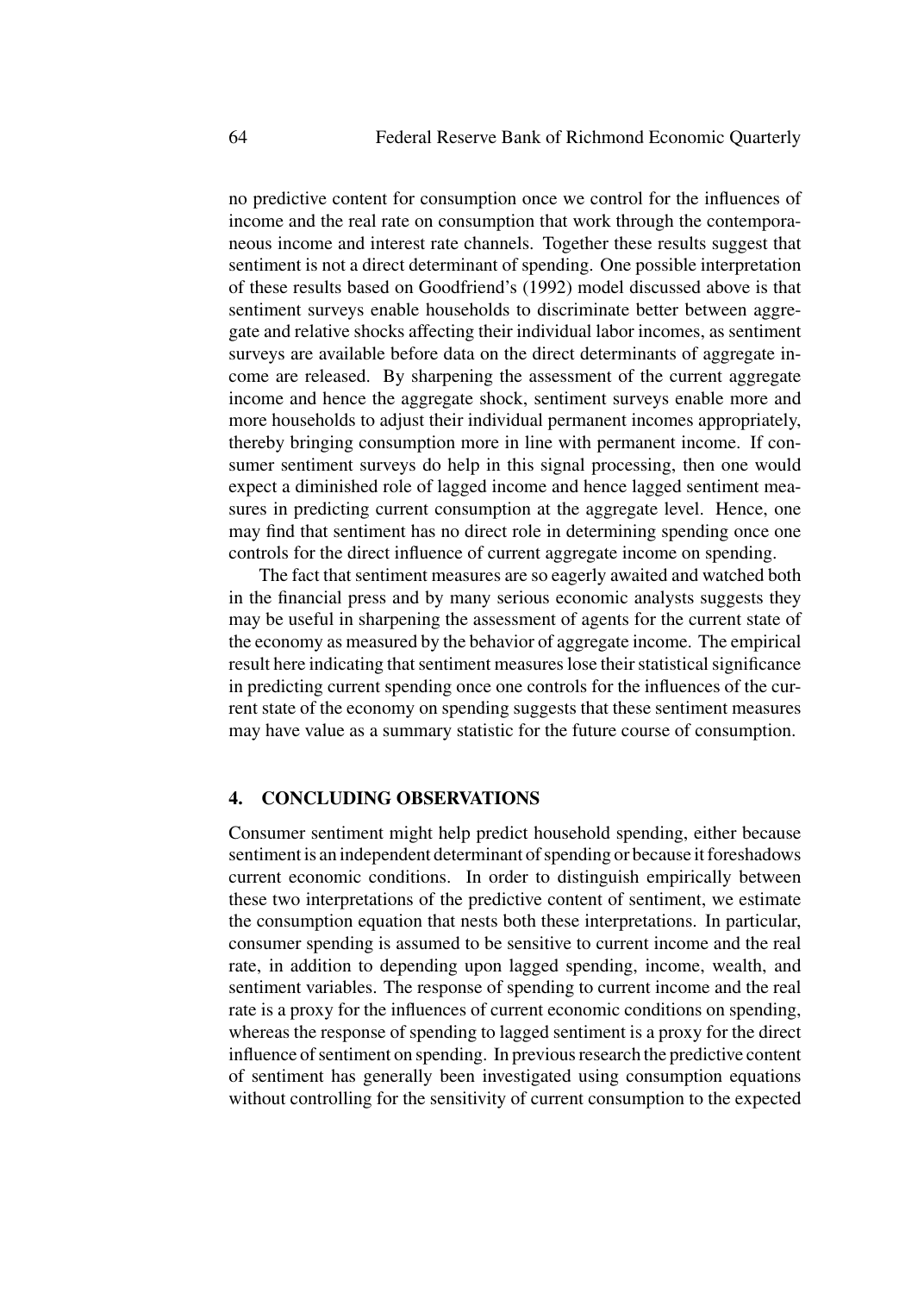real rate and lagged income and wealth variables. The results here indicate that lagged sentiment has no direct role in predicting spending once we control for the direct influences of current income, the real rate, and other lagged determinants on spending.

Another interesting result is that consumer sentiment does have predictive content for future changes in income and the real rate, suggesting that sentiment measures are useful as a good barometer of the near-term course of the economy and hence consumption. Since in real time consumer sentiment measures are released before aggregate data on the current state of the economy are available, sentiment measures may be helpful in assessing the near-term direction of the economy. This may explain why sentiment measures are so eagerly awaited in the financial press and by many economic analysts.

# **APPENDIX: QUESTIONS IN THE MICHIGAN SURVEYS OF CONSUMERS**

The University of Michigan publishes an overall index of consumer sentiment and two component indices measuring current economic conditions and consumer expectations. The overall index is based on answers to five survey questions, presented below. Two of the survey questions are used to calculate the current conditions component, and three questions underlie the expectations component.

## **Current Economic Conditions**

## *Component Questions*

 $Q_1$  = "We are interested in how people are getting along financially these days. Would you say that you (and your family living there) are better off or worse off financially than you were a year ago?"

 $Q_2$  = "About the big things people buy for their homes—such as furniture, a refrigerator, stove, television, and things like that. Generally speaking, do you think now is a good or a bad time for people to buy major household items?"

### **Expectations**

#### *Component Questions*

 $Q_3$  = "Now looking ahead—do you think that a year from now you (and your family living there) will be better off financially, or worse off, or just about the same as now?"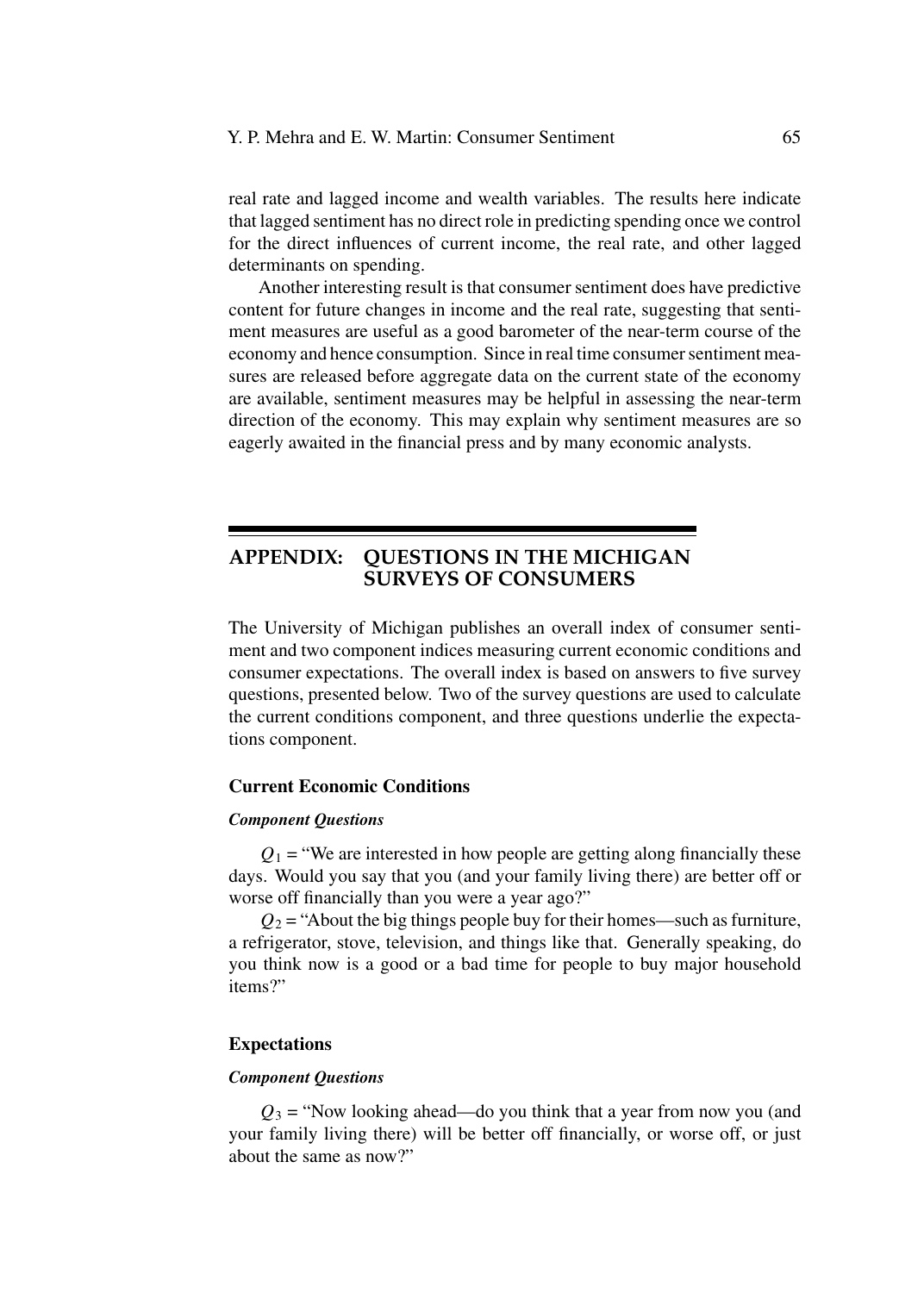$Q_4$  = "Now turning to business conditions in the country as a whole—do you think that during the next 12 months we'll have good times financially, or bad times, or what?"

 $Q_5$  = "Looking ahead, which would you say is more likely—that in the country as a whole we'll have continuous good times during the next 5 years or so, or that we will have periods of widespread unemployment or depression, or what?"

For details on the underlying methodology, see the papers, including the one by Richard T. Curtin, available at the public access Web site of the Institute for Social Research: http://www.sca.isr.umich.edu/.

# **REFERENCES**

- Attanasio, Orazio P. 1998. "Consumption Demand." NBER Working Paper 6466 (March).
- Baxter, Mariane, and Urban J. Jermann. 1999. "Household Production and the Excess Sensitivity of Consumption to Current Income." *American Economic Review* 89 (September): 902–20.
- Bram, Jason, and Sydney Ludvigson. 1998. "Does Consumer Confidence Forecast Household Expenditure? A Sentiment Index Horse Race." Federal Reserve Bank of NewYork *Economic Policy Review 4* (June): 59–78.
- Campbell, John Y., and Gregory N. Mankiw. 1989. "Consumption, Income, and Interest Rates: Re-interpreting the Time Series Evidence." In *NBER Macroeconomics Annual*, edited by Olivier J. Blanchard and Stanley Fischer. Cambridge: MIT Press.

. 1990. "Permanent Income, Current Income and Consumption." *Journal of Business and Economic Statistics* 8 (July): 265–79.

- Carroll, Christopher D., Jeffrey C. Fuhrer, and David W. Wilcox. 1994. "Does Consumer Sentiment Forecast Household Spending? If So, Why?" *American Economic Review* 84 (December): 1397–1408.
- Dynan, Karen E. 1993. "Habit Formation in Consumer Preferences: Evidence from Panel Data." Working Paper 143, Economic Activity Section, Board of Governors of the Federal Reserve System.
- Engle, Robert F., and C. W. Granger. 1987. "Co-integration and Error-Correction: Representation, Estimation, and Testing."